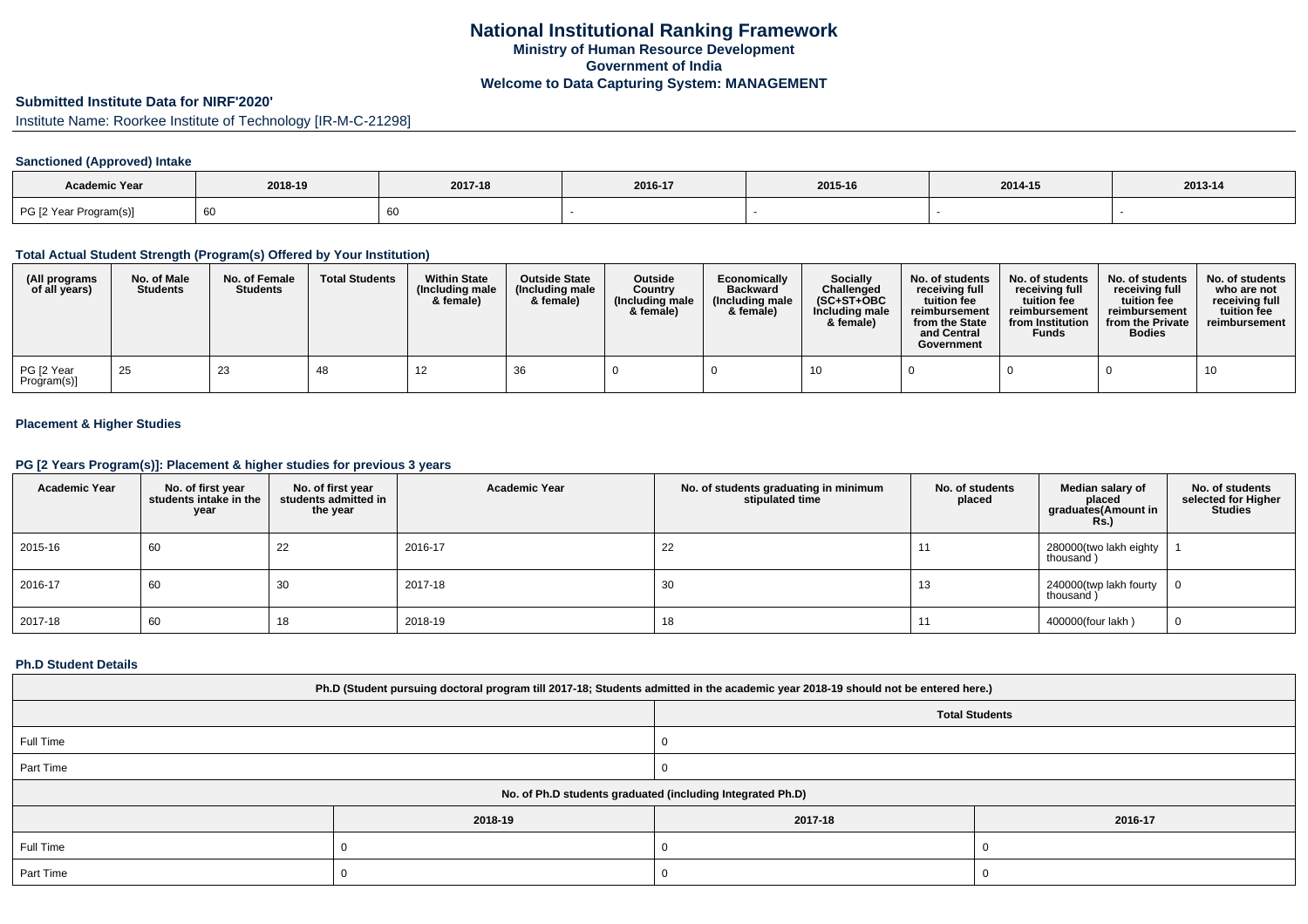#### **Financial Resources: Utilised Amount for the Capital expenditure for previous 3 years**

| <b>Academic Year</b>                                                                                                                                                    | 2018-19                                | 2017-18                                | 2016-17                                 |  |  |
|-------------------------------------------------------------------------------------------------------------------------------------------------------------------------|----------------------------------------|----------------------------------------|-----------------------------------------|--|--|
|                                                                                                                                                                         | <b>Utilised Amount</b>                 | <b>Utilised Amount</b>                 | <b>Utilised Amount</b>                  |  |  |
| Annual Capital Expenditure on Academic Activities and Resources (excluding expenditure on buildings)                                                                    |                                        |                                        |                                         |  |  |
| Library (Books, Journals and e-Resources only)                                                                                                                          | 160000 (ONE LAKH SIXTY THOUSAND)       | 150000 (ONE LAKH FIFTY THOUSAND)       | 125000 (ONE LAKH TWENTY FIVE THOUSANDS) |  |  |
| Expenditure on setting up/upgradation of laboratory                                                                                                                     | 0 (ZERO)                               | $0$ (ZERO)                             | 0 (ZERO)                                |  |  |
| Other expenditure on creation of Capital Assets (For setting up classrooms, seminar hall, conference hall, library excluding expenditure on Land ,Building, Roads etc.) | 235000 (TWO LAKH THIRTY FIVE THOUSAND) | 225000 (TWO LAKH TWENTY FIVE THOUSAND) | 200000 (TWO LAKH)                       |  |  |

### **Financial Resources: Utilised Amount for the Operational expenditure for previous 3 years**

| Academic Year                                                                                                                                                                                  | 2018-19                                   | 2017-18                                | 2016-17                                     |  |
|------------------------------------------------------------------------------------------------------------------------------------------------------------------------------------------------|-------------------------------------------|----------------------------------------|---------------------------------------------|--|
|                                                                                                                                                                                                | <b>Utilised Amount</b>                    | <b>Utilised Amount</b>                 | <b>Utilised Amount</b>                      |  |
| <b>Annual Operational Expenditure</b>                                                                                                                                                          |                                           |                                        |                                             |  |
| Salaries (Teaching and Non Teaching staff)                                                                                                                                                     | 3508000 (THIRTY FIVE LAKH EIGHT THOUSAND) | 3500000 (THIRTY FIVE LAKH)             | 3218000 (THIRTY TWO LAKH EIGHTEEN THOUSAND) |  |
| Maintenance of Academic Infrastructure or consumables and<br>other running expenditures(excluding maintenance of hostels<br>and allied services, rent of the building, depreciation cost, etc) | 100000 (ONE LAKH)                         | 60000 (SIXTY THOUSAND)                 | 55000 (FIFTY FIVE THOUSAND)                 |  |
| Seminars/Conferences/Workshops                                                                                                                                                                 | 200000 (TWO LAKH)                         | 167000 (ONE LAKH SIXTY SEVEN THOUSAND) | 50000 (FIFTY THOUSAND)                      |  |

### **Sponsored Research Details**

| <b>Financial Year</b>                    | 2018-19 | 2017-18 | 2016-17 |
|------------------------------------------|---------|---------|---------|
| Total no. of Sponsored Projects          |         |         |         |
| Total no. of Funding Agencies            |         |         |         |
| Total Amount Received (Amount in Rupees) |         |         |         |
| Amount Received in Words                 | Zero    | Zero    | Zero    |

#### **Consultancy Project Details**

| <b>Financial Year</b>                    | 2018-19 | 2017-18 | 2016-17 |
|------------------------------------------|---------|---------|---------|
| Total no. of Consultancy Projects        |         |         |         |
| Total no. of Client Organizations        |         |         |         |
| Total Amount Received (Amount in Rupees) |         |         |         |
| Amount Received in Words                 | Zero    | Zero    | Zero    |

### **Executive Development Program/Management Development Programs**

| <b>Financial Year</b>                       | 2018-19 | 2017-18 | 2016-17 |
|---------------------------------------------|---------|---------|---------|
| Total no. of Executive Development Programs |         |         |         |